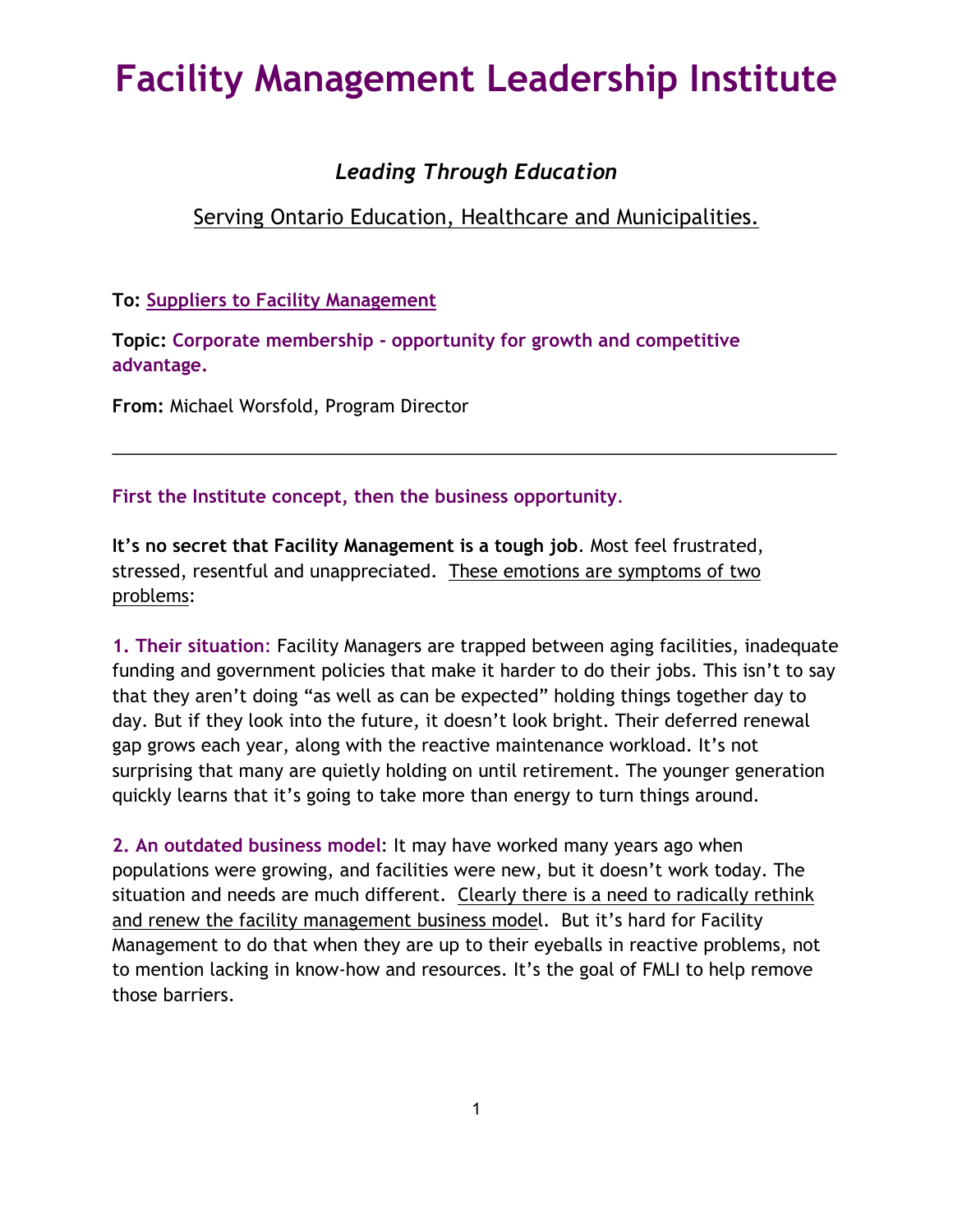### **The Facility Management Leadership Institute Concept:**

#### **Create a space where Facility Management can come together to:**

- a. Declare the shared goal to "make it a pleasure to come to work every day" what a concept!
- b. Reinvent their business model to make that goal a reality. To be accomplished with the support of resource people who can help carry it through to implementation.

#### **Some of the new model components for exploration**:

- Leadership language templates to create commitment for a better future.
- Generating a compelling vision of the future.
- New role of Facility Management as strategy leaders & business system design managers.
- Repositioning the strategic role of Facilities.
- Creating compelling metrics. Medical model. Provides educational leverage for action.
- Facility Strategy development process to engage senior management and generate better, more timely decisions.
- Supplier partnering strategies for personal leverage and performance breakthrough.
- Communications strategies to leverage success and imprint successes.
- **Strategy to create funding for organizational renewal. And new capital for facilities**.

**Supplier partnering: the key to performance breakthrough.** On a personal note, I have worked with Facility Management since the mid-90s to help create supplier partnerships that create amazing performance breakthroughs. An education goal for FMLI will be to encourage Facility Management to look at each functional area for opportunities to gain personal leverage and performance jumps through supplier partnerships. That will mean shifting from buying products and services to aggressively pursuing **performance-based supplier partnerships**. That puts the supplier in the role of co- designer and co-manager of a part of the customer's operation.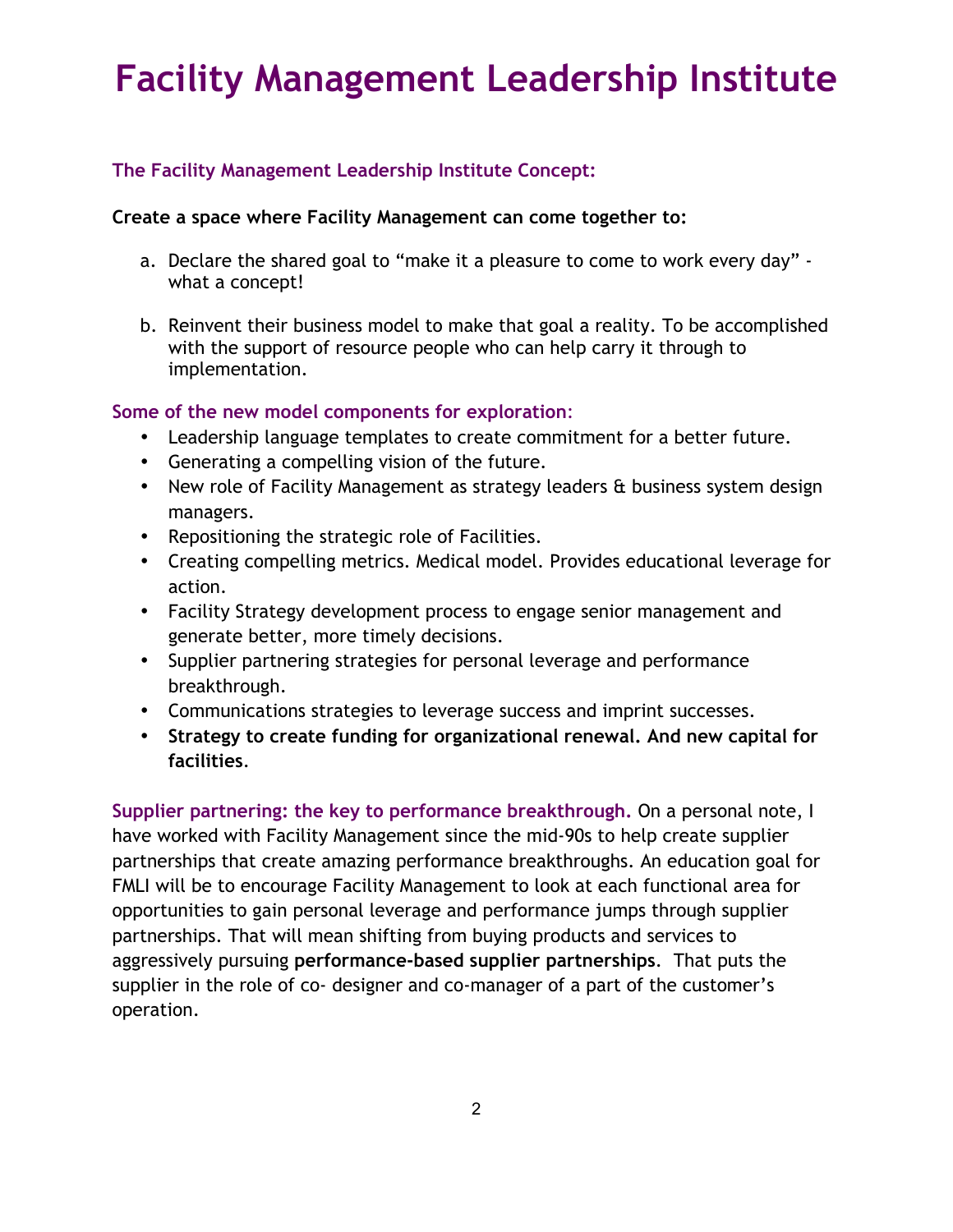**The Case for Corporate Membership**: Obviously one role is to help underwrite the costs and make the Institute possible -- which prompts the question: What's in it for us? I think it boils down to two words: **advantageous positioning**!

Remember, the goal of FMLI is to educate Facility Management to seek supplier partnerships.

### **Return on investment**:

- 1. The spring and fall conferences will offer unique opportunities to gain a deeper understanding of the needs of your audience away from their work distractions.
- 2. You will participate in the big picture conversation about the link between their pain and their current business model. And you will be able to see the creation of the new business model.
- 3. You have opportunities for conversation about what that new business model should contain.
- 4. Determine how you fit into the new business model by helping Facility Management gain relief, personal productivity leverage and superior performance.
- **5. In the end you will be positioned to answer the inevitable RFP (request for partnerships) with the advantage of having a deep understanding of their needs and what they are looking for in supplier partnerships.**

### **Corporate membership offer**:

- Sponsorship fee of  $$2000.00$  plus HST 13%  $$260 = $2,260$ . per workshop
- Your corporate branding on FMLI communications and in conference rooms
- Two attendees per company
- Each corporate partner to be acknowledged at the workshop
- Corporate partners will have input to enhance your FMI experience
- **You will be asked to respect one ground rule: NO SELLING. We are there to learn**.

## Spring conference: Hospitality evening April 15, Conference April 16<sup>th</sup>, **2014 @ the Delta Meadowvale Hotel, Mississauga**.

### **Register online at**

http://events.constantcontact.com/register/event?llr=6lbuz8jab&oeidk=a07e8specxqd46 1bd8c